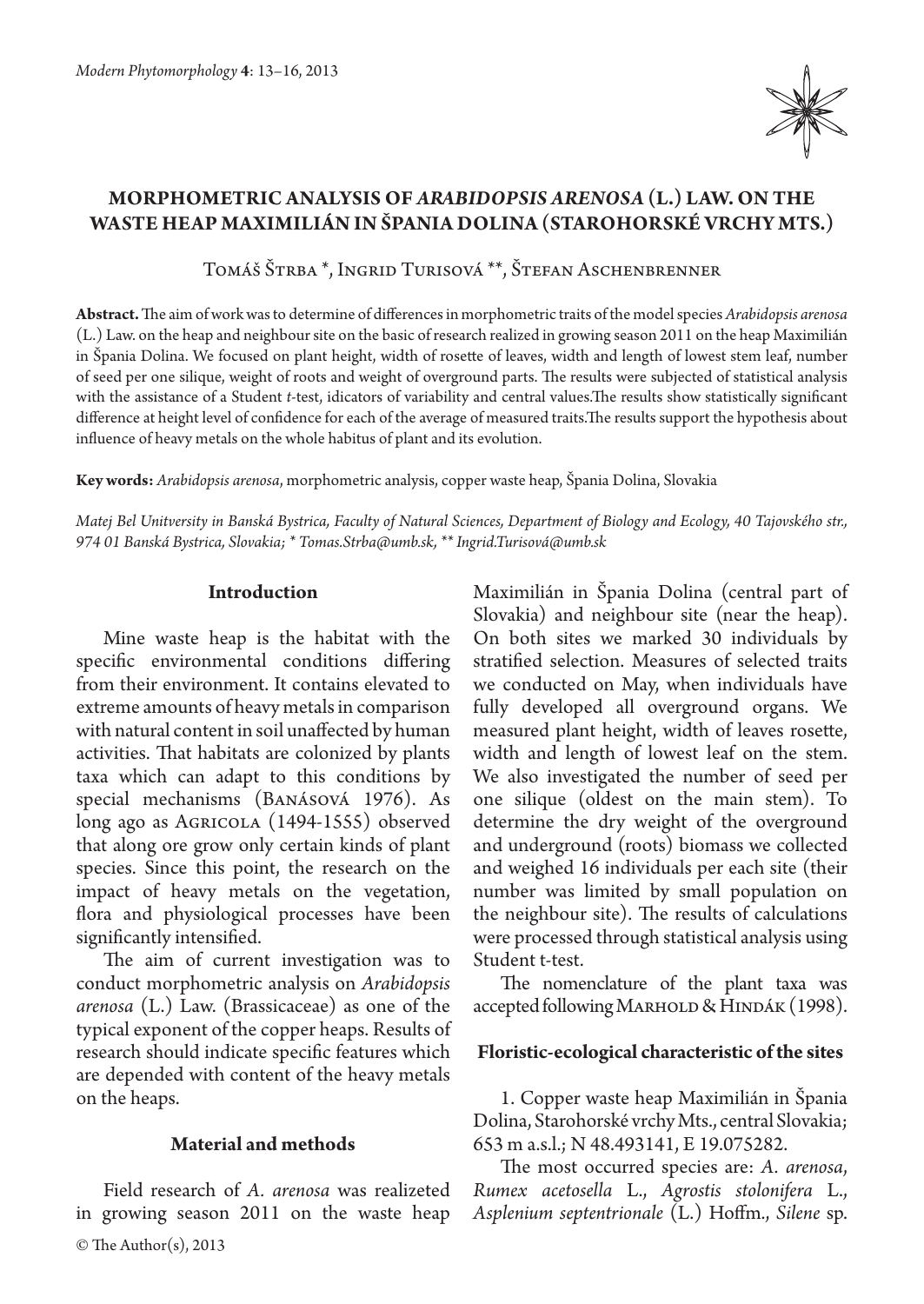| Central values             | Leaf length |                | Leaf width |                | Plant height |                | Width of rosette<br>of leaves |                | Number of seeds<br>per one silique |                |
|----------------------------|-------------|----------------|------------|----------------|--------------|----------------|-------------------------------|----------------|------------------------------------|----------------|
|                            | heap        | neigh.<br>site | heap       | neigh.<br>site | heap         | neigh.<br>site | heap                          | neigh.<br>site | heap                               | neigh.<br>site |
| Measurements               | 30          | 30             | 30         | 30             | 30           | 30             | 30                            | 30             | 30                                 | 30             |
| Average                    | 14.23       | 49.43          | 4.6        | 15.93          | 10.98        | 30.58          | 4.66                          | 10.46          | 10.67                              | 19.37          |
| Median                     | 12          | 48.5           | 4          | 16             | 11           | 29.25          | 4.15                          | 10.25          | 9                                  | 19             |
| Mode (Modus)               | 10          | 38             | 4          | 17             | 11           | 27             | $\overline{4}$                | 9.5            | 10.5                               | 21             |
| Variance                   | 48.74       | 127.38         | 3.35       | 15.73          | 7.49         | 21.2           | 1.96                          | 5.73           | 7.47                               | 5.43           |
| Standard deviation         | 6.98        | 11.29          | 1.83       | 3.97           | 2.74         | 4.6            | 1.4                           | 2.4            | 2.73                               | 2.33           |
| Coefficient of variation   | 49.05       | 22.83          | 39.78      | 24.89          | 24.95        | 15.06          | 30.04                         | 22.87          | 25.63                              | 12.03          |
| t-test (significant level) | 0(99%)      |                | 0(99%)     |                | 0(99%)       |                | 0(99%)                        |                | 0(99%)                             |                |

**Table 1.** Central values, variability and result of Student *t*-test for selected measurements on *Arabidopsis arenosa*.

**Table 2.** Central values, variability and result of Student *t*-test for weight of roots and overground parts of *Arabidopsis arenosa.*

| Central values                | Weight of roots $(g)$ |             | Weight of overground parts $(g)$ |             |  |  |
|-------------------------------|-----------------------|-------------|----------------------------------|-------------|--|--|
|                               | heap                  | neigh. site | heap                             | neigh. site |  |  |
| Measurements                  | 16                    | 16          | 16                               | 16          |  |  |
| Average                       | 0.12                  | 0.25        | 0.93                             | 0.74        |  |  |
| Median                        | 0.11                  | 0.4         | 0.88                             | 1.18        |  |  |
| Variance                      | 0.003                 | 0.05        | 0.29                             | 0.51        |  |  |
| Standard deviation            | 0.05                  | 0.23        | 0.54                             | 0.72        |  |  |
| Coefficient of variation      | 43.24                 | 93.81       | 57.94                            | 96.9        |  |  |
| $t$ -test (significant level) | 0(99%)                |             | 0.026(95%)                       |             |  |  |

The vegetation structure characterized by the prevalence of vascular plants with high content of lichens (e.g. *Lecanora polytropa* (Hoffm.) Rabenh., *Rhizocarpon geographicum* (L.) DC., *Cladonia mitis* Sandst.) and mosses (Aschenbrenner *et al.* 2011).

2. Neighbour site Dolný Štúrec, cadaster Staré Hory, Starohorské vrchyMts, central Slovakia; glades above the heap, 949 m a.s.l.; N 48.485329, E 19.085240.

The site are represented by substitutional communities of class *Epilobietea angustifolii*  Tüxenet Preising ex von Rochow 1951 with dominance of *Rubus idaeus* L. and relatively abundance of *A. arenosa*.

## **Results**

We reviewed homogeneity and variability of measured traits of *A. arenosa*, which was

based on calculated indicators of variability and central values (Tab. 1). These indicators show that individuals of *A. arenosa* from neighbour area were twice or three times bigger than individuals from heap, which had smaller leaves. The plants from neighbour area also had twice more seeds in silique than plants from the heap. As well as the aboveground and underground biomasses were relatively higher in population of neighbour area (Tab. 2). On the base of the values of the coefficient of variation we can confirm relatively higher variability of all features excluding biomass within individuals on heaps. We did not record high values of the coefficient of variation in weight of overground parts and roots of *A. arenosa* from neighbour area. It shows high morphological plasticity of specie on intact habitats. In the stressful conditions which were created by specific habitat features on heap (especially microclimatic, trophic and increased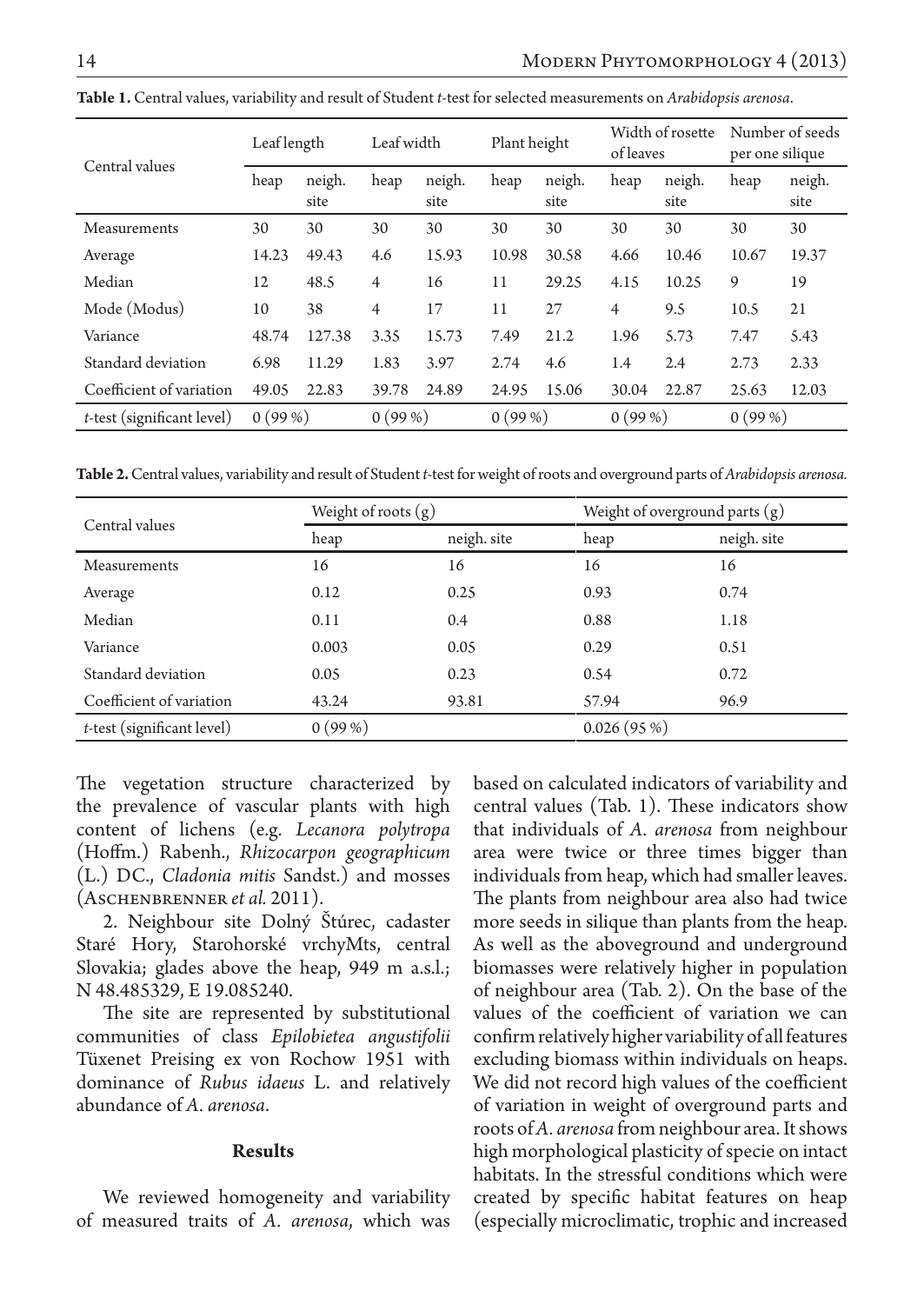| Measured attribute              | Poland*                   | Slovakia                   |  |  |
|---------------------------------|---------------------------|----------------------------|--|--|
|                                 | heap Boleslaw             | heap Maximilián            |  |  |
| Plant height (mm)               | $125.5 \pm 5.6$           | 109.4±27.4                 |  |  |
| Leaf width (mm)                 | $5.0 \pm 0.2$             | $4.6 \pm 1.83$             |  |  |
| Leaf length (mm)                | $15.8 \pm 0.5$            | $14.23 \pm 6.98$           |  |  |
| Number of seeds per one silique | $11.9 \pm 1.5$            | $10.67 \pm 2.73$           |  |  |
|                                 | NP Kampinos (neigh. site) | Dolný Štúrec (neigh. site) |  |  |
| Plant height (mm)               | $244.9 \pm 13.5$          | $305.8 \pm 46.0$           |  |  |
| Leaf width (mm)                 | $11.7 \pm 0.5$            | $15.93 \pm 3.97$           |  |  |
| Leaf length (mm)                | $35.8 \pm 1.1$            | 49.4±11.29                 |  |  |
| Number of seeds per one silique | $22.5 \pm 1.8$            | $19.3 \pm 2.33$            |  |  |

**Table 3.** Comparison of selected morphometric features of *Arabidopsis arenosa* from Poland and Slovakia.

\* cited by Przedpelska & Wierzbicka 2007.

**Table 4.** Content of heavy metals in soil picked from *Arabidopsis arenosa* root system on Maximilián heap.

| Element                              | Mo | Сu | Pb                           | Zn  | Ag  | Ni   | Co.   | Mn     | La   |     |
|--------------------------------------|----|----|------------------------------|-----|-----|------|-------|--------|------|-----|
| $(mg \cdot kg^{-1})$ 0.7             |    |    | $1300.7^*$ $141.9^*$ $510^*$ |     | 1.5 | 25.2 | 26.4  | $813*$ | 15.8 | -33 |
| Element                              | As |    | Au                           | 'Ih |     | Cd   | Sb    | Bi     |      | ва  |
| $(mg \cdot kg^{-1})$ 65 <sup>*</sup> |    |    | 0.1                          |     | 106 | 2.3  | 114.2 | 7.8    |      |     |

\* marks heavy metal excess.

content of heavy metals in the substrate) plants finally showed little difference in production of overground and underground biomasses.

The population of *A. arenosa* from heap Maximilián could be considered as more significantly different (significant differences at p<0.01 for each measured morphological traits, except weight of overground parts – significant differences at  $p < 0.05$ ) than the population from neighbour area. Nevertheless, individuals from heap are smaller, their leaves are narrower and shorter, as well as they create less number of seeds in silique.

#### **Discussion**

Mining dump habitat characterized by very sandy, poor and dry soil, long time dependent upon the direct sun radiation and often winds, with lack of soil nutrients, minimum of water but large content of heavy metals. It is the result of imperfect technology of mining, which is deeply applied, especially on historically older heaps (Banásová 1976). The plants growing in these habitats are more often different from ones growing in natural or semi-natural habitats (Przedpelska & Wierzbicka 2007). Such plants generally marked as tolerant and under the influence of heavy metals are often characterized by high vitality, which resulting from good adaptation mechanisms and ability to eliminate less adaptive species from nutritional competition which sometimes also produce tolerant ecotypes (Lambinon & Auquier 1963; Ernst 1974, Ernst *et al.* 1992).

Similar investigations for *A. arenosa* were conducted by PRZEDPELSKA & WIERZBICKA (2007) on lead-zinc heap in Boleslaw, Poland. Comparing these results we made the same conclusions, which confirm significant differences in morphometric features between individuals on heap and neighbour site (Tab. 3). Such as Przedpelska & Wierzbicka (2007) we suggest that these attributes are related mainly with the reduction of the evaporation area which is the typical adaptation in xerothermic conditions.

Adaptation of *A. arenosa* to specific